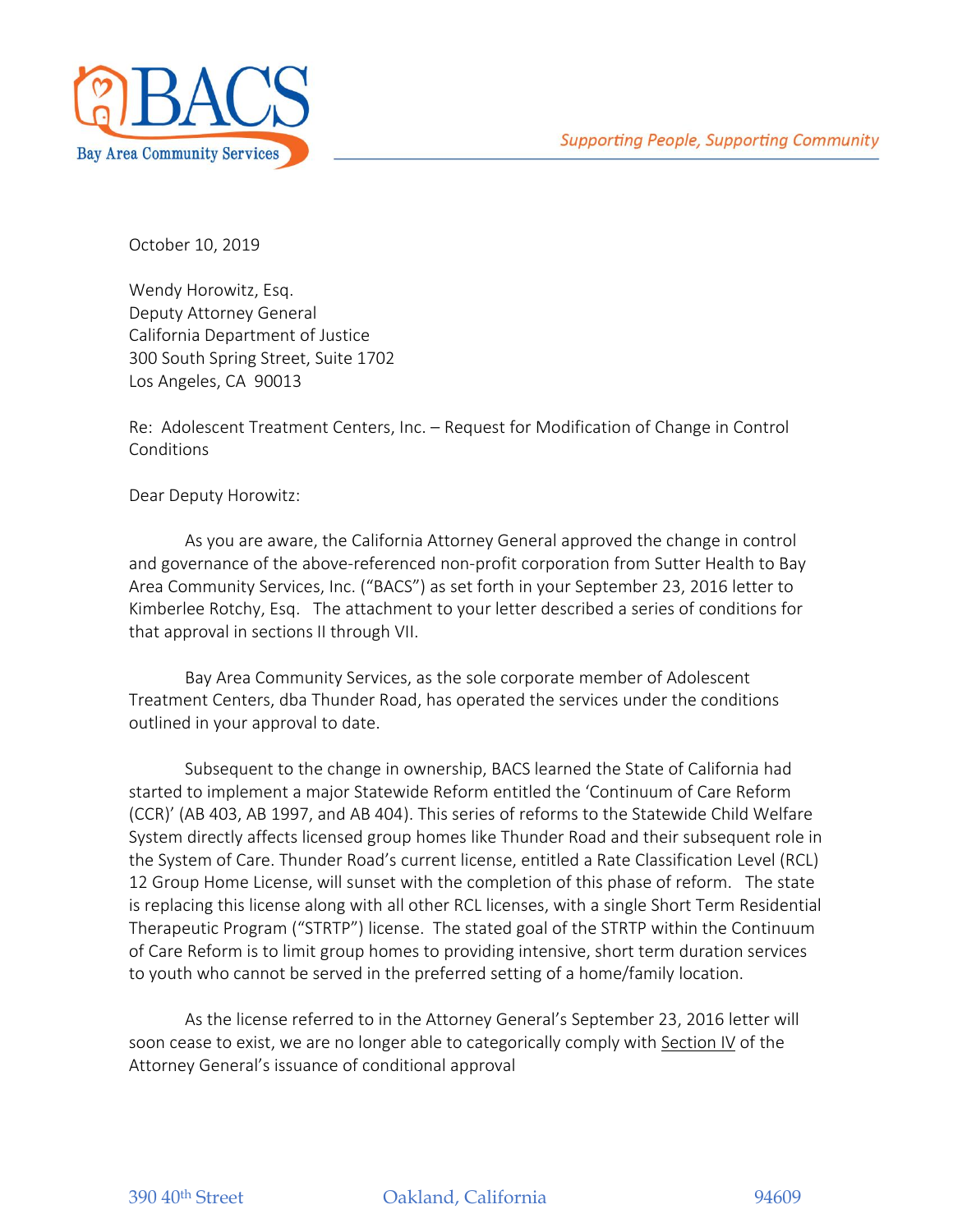Based on our in-depth analysis of the options to continue to use the Thunder Road facility to serve the demonstrated needs of our community, Bay Area Community Services respectfully requests the Attorney General to approve the following amendment of the terms and conditions of the conditional consent under [Corporations Code section 5915](https://1.next.westlaw.com/Link/Document/FullText?findType=L&pubNum=1000204&cite=CACRS5915&originatingDoc=I8E17CE9F665C4A7A8E8B971268D63C97&refType=LQ&originationContext=document&transitionType=DocumentItem&contextData=%28sc.Search%29) or [5921.](https://1.next.westlaw.com/Link/Document/FullText?findType=L&pubNum=1000204&cite=CACRS5921&originatingDoc=I8E17CE9F665C4A7A8E8B971268D63C97&refType=LQ&originationContext=document&transitionType=DocumentItem&contextData=%28sc.Search%29) Please note, the sole basis for this request is a change in circumstances which could not have reasonably been foreseen at the time of your conditional consent.

Amendment I – Section IV

Requested Change: For five years from the closing date of the Membership Substitution and Donation Agreement unless otherwise stated, Thunder Road Chemical Dependency Recovery Hospital and Group Home shall be operated and maintained as an outpatient services program for youth and adults, as well as a residential center for adults and/or families with complex needs. 50-bed licensed chemical dependency recovery hospital (as defined in California Health and Safety Code, sections 120 and 1250.3) and as a group home (as defined in California Health and Safety Code, sections 1500 and 1502.3). Bay Area Community Services, Inc., Bay Area Community Services Housing Corporation, or Adolescent Treatment Centers, Inc. shall not place all or any portion of its above-listed licensed bed capacity or services in voluntary suspension or surrender its licenses for any of these beds or services. $^{\rm 1}$ 

Our proposed amendment recognizes both the discontinuance of Thunder Road's current Rate Classification Level (RCL) 12 Group Home License, and that there is no equivalent license that would fit with Thunder Road's current program model. This proposed amendment is consistent with the spirit of the Attorney General's conditional consent to the transaction because the programs at the facility would continue to serve youth in an outpatient setting favored by the State's Continuum of Care Reform, while also utilizing the facility to serve adult and families who have similar needs but do not present the risks and other challenges outlined above for a youth-focused STRTP facility.

Amendment II – Section VI

BACS reviewed the following contracts and proposes the following edits:

- (a) Contra Costa 74-106-18 Expired
- (b) Contra Costa 24-443-34 Expired
- (c) Alameda Probation Department, Procurement No. 12007 Expired

 $\overline{a}$ 

<sup>1</sup> As you are aware, the Attorney General clarified in a May 26, 2017 letter that Adolescent Treatment Centers, In. was able to surrender of the Chemical Dependency Recovery Hospital license without violating the conditions for transfer of the facility to BACS.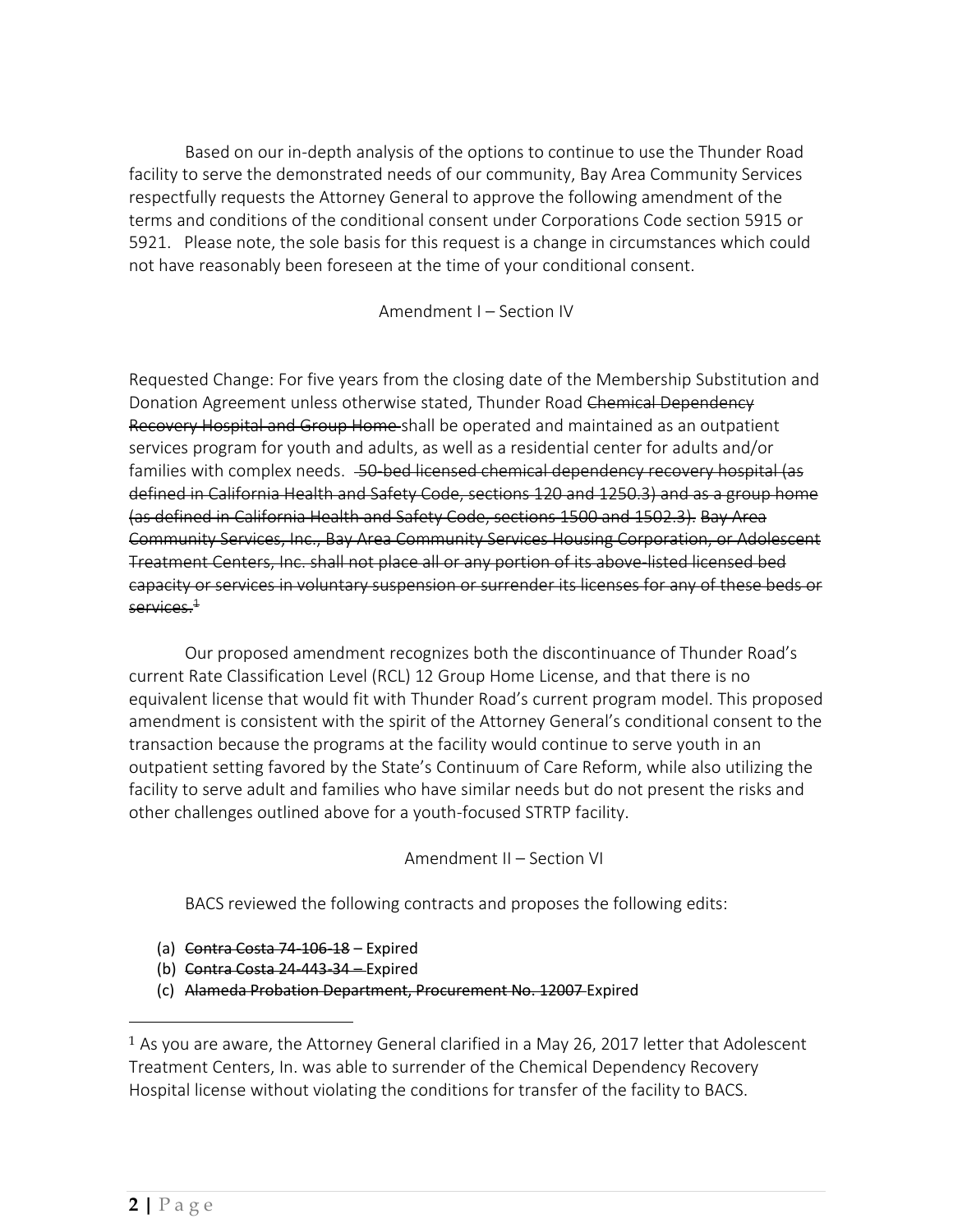- (d) Alameda BHCS Master Contract 900034 (Mental Health)
- (e) Alameda BHCS Master Contract 90034 (Alcohol and Drug Treatment)
- (f) Alameda Public Health Master Contract 90034 Tobacco Cessation Training Expired
- (g) San Francisco Dep't of Public Health Contract No. BPHM12000012, Day Treatment/Outpatient – Expired
- (h) Santa Cruz Mental Health Services Contract No. 4003, Mental Health and Substance Abuse – Expired

Below is a description of the efforts Thunder Road undertook to avoid the need of the amendment.

Upon learning about the CCR, BACS embarked on a deep analysis related to how the Reform would affect the future of Thunder Road which included meeting with the following stakeholders:

- Alameda County Social Services Agency
- Alameda County Behavioral Health Care Services
- Alameda County Probation Department
- Non-Profit Referral Partners including La Familia Counseling Services and REFUGE
- Alameda County Judges
- Community Care Licensing
- California Alliance of Children and Family Services
- Contra Costa County
- Others

What we found is that many entities will only refer youth 'in placement' to programs that have the STRTP license, such as Probation and Social Services agencies. These same providers also stated they generally refer youth who have heavy elopement/AWOL behavior out of the local area to maximize treatment engagement. This referral preference mirrors the consistently low census that Thunder Road has experienced both before and after the transfer of the program to BACS.

Bay Area Community Services completed a comprehensive review of the STRTP license and whether there is a fit between the target population, treatment model, and regulations as well as evaluating the fit between the existing program model and those standards. Unfortunately, there is not a fit between the STRTP license and the current Thunder Road treatment model, for a variety of reasons:

• The STRTP license is typically limited to programs serving youth with a substantial mental illness for a short duration of intensive services when those youth cannot be served in the home/family setting preferred by the continuum of care reform. The youth meeting this heightened threshold, when combined with a substance abuse diagnosis, are not appropriate for a voluntary, urban drug and alcohol treatment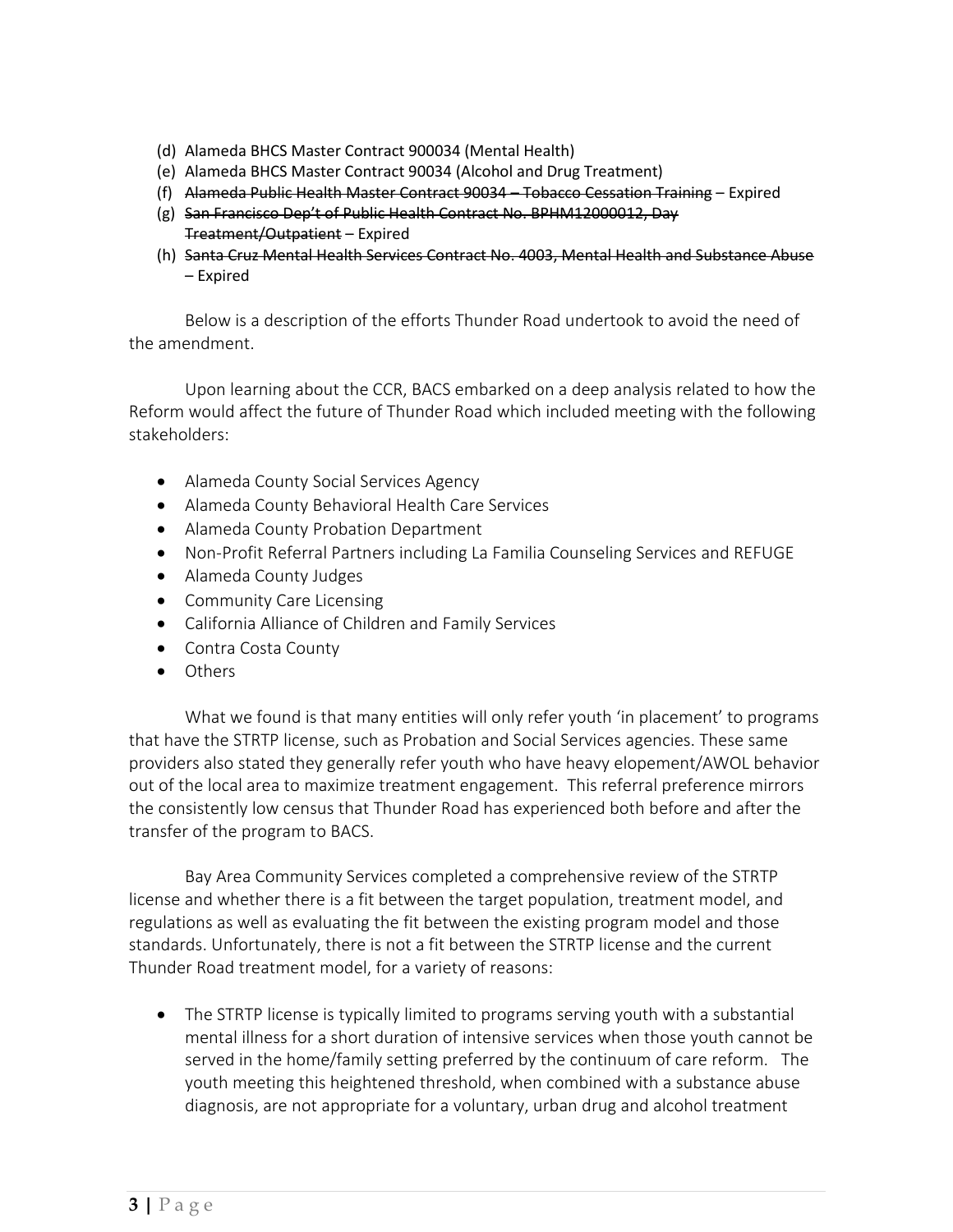setting like Thunder Road and differ significantly from the population historically served by this program.

- While requiring increased acuity for eligibility, the STRTP license continues the general prohibition on either locked facilities or delayed egress devices for the population that Thunder Road serves – requiring the program to work with youth who are significantly more at risk of harm for leaving the urban facility without enhanced and meaningful tools to prevent runaways.
- Bay Area Community Services also carefully evaluated the remaining basic Group Home license available to non-STRTP programs. While that license is a fit from a regulatory standpoint and would complement the type of unique program Thunder Road offers, it does not permit the placement of youth who are referred from social services/probation departments. Therefore, this type of license does not provision for a payment/funding mechanism for youth to reside in residential treatment consistent with Thunder Road's existing program and purpose

Also, during this process, and since BACS assumed the Thunder Road program, there has not been an adequate supply of appropriate referrals to the program. The public policy and demographic trend away from institutional care for youth has become routinized in our communities to the point where the local juvenile hall has under 40 youth in custody, and across the Bay, San Francisco County has announced the closure of its juvenile hall. When BACS assumed the program in August, 2017, there were only two youth living in the group home. Over the course of the last two years, there has been a total of approximately 45 clients admitted to the program, and a total of approximately 45 discharges. As of the writing of this letter, there are zero clients in the group home program. BACS has held meetings with local referring agencies including:

- Alameda County Probation Probation has stated they are only referring to a STRTP and they are not referring to Thunder Road. Alameda County Probation in years past was responsible for approximately 50% of referrals.
- Alameda County Social Services Social Services has stated they will only refer to a STRTP, they generally refer out of county for high-end youth who are 'runners', and that they have an adequate supply of local beds to meet their placement needs. They stated there are approximately 130 youth in placement total for the County. Alameda County Social Services in years past was responsible for approximately 25% of referrals.
- Alameda County Behavioral Health Services Behavioral Health has stated they are interested in continuing to refer, but cannot guarantee increased utilization, which in two years' time, has led to seven intakes.

The proposed amendment would retain the outpatient portion of adolescent behavioral health services for youth who need assessment, triage, outpatient case management, and rehabilitation. The facility would support youth in an outpatient setting